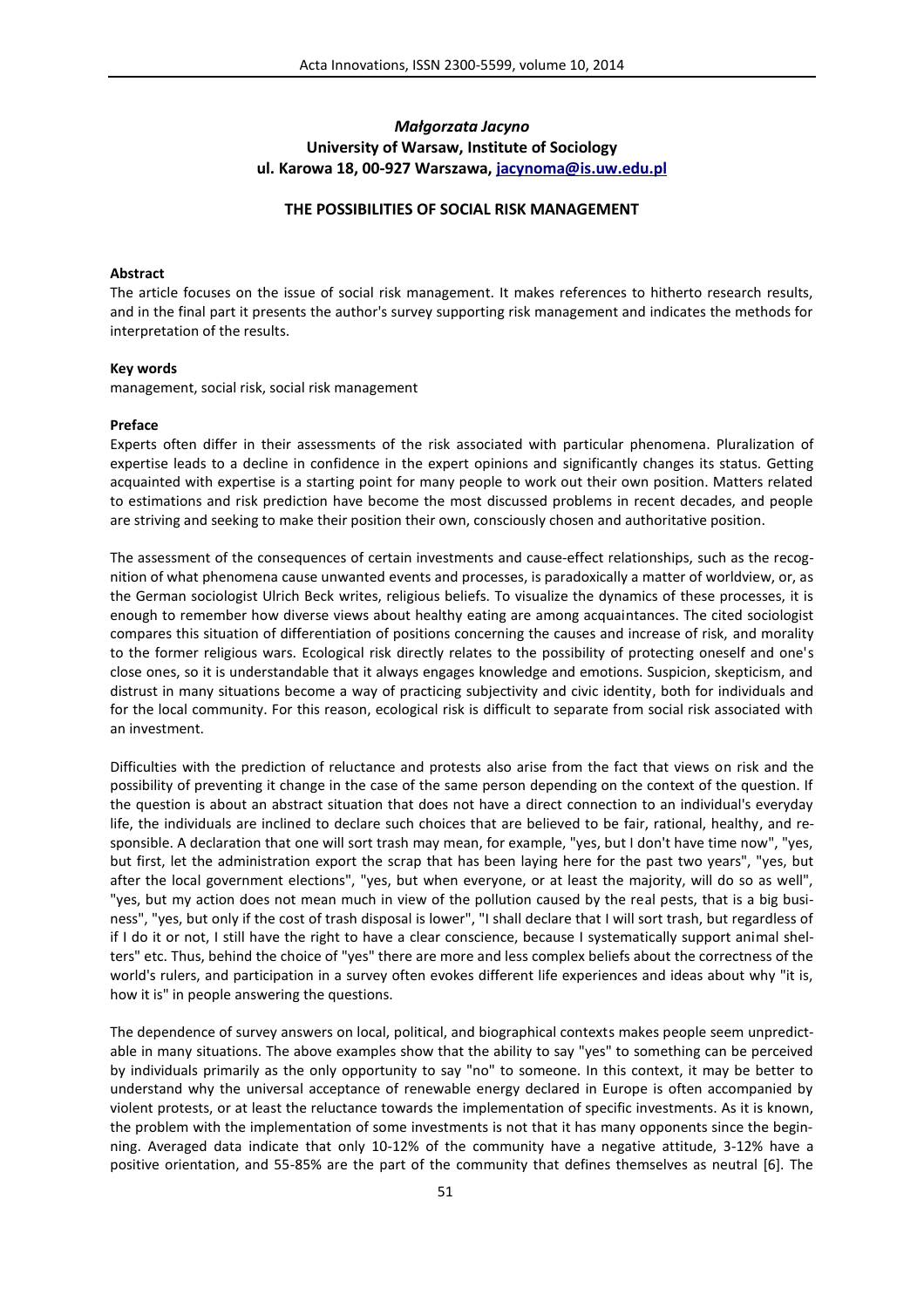threat to the investment is that neutral-minded people will move to positions of reluctant and hostile towards the endeavor.

The unpredictability of the neutral ones, as one may think, is at least partly due to the above chain of associations, experiences and beliefs going into operation. The majority prefer to "reserve" a temporarily neutral position, which for an investor means greater risk and unpredictability of the development of events.

At this point, it can be stressed that the need for appropriate education is not always able to minimize the risk, and in any case does not seem to be a successful measure today. This happens for several reasons:

- Pluralizing the expertise, as previously mentioned, diminishes its authority and credibility. There is now a situation in which every environment can try to have "its own" expert, who will be the spokesperson for an option. Risk diagnosis is increasingly difficult to separate from variations in worldview.
- Education is a situation in which someone teaches, preaches or enlightens. Education can also be convincing, agitating, or an attempt at taming. Educational programs are often perceived as projects that reconstruct relationships experienced as unfair inequalities.
- Concentrating on educational issues is, in certain circumstances, a limitation. This is because people are attached to certain choices or attitudes, not because they lack knowledge. People know that smoking is harmful to them, but some practices they perceive as part of their lifestyle and/or identity.
- Various unwanted phenomena arise through the realization of the ideals and values that are most important to people. Often, support and confirmation of these ideals and values are everyday and banal practices. It would be perhaps more desirable to eliminate disposable packaging or dishes. It is hard to imagine that people would carry around metal cups to buy drinks, as they would a cell phone, on an everyday basis. Pro-ecological choices are less likely the more an idea is perceived as an invasion, and excessive interference in practices that guarantee people support for their sense of subjectivity and autonomy.
- Education may change views, but it does not necessarily entail a change in day-to-day practices, as issues related with environmental risk often become an opportunity to protest other problems, such as resentment towards public administration, that are poorly represented in public space.
- Ecological risk is largely a matter involving imagination more so that knowledge and information. People see the link between collecting plastic caps and buying a wheelchair for a child, but they may "not see" the link between the sorting of garbage, not a very absorbing task, and the quality of the environment they and their children will live in a dozen years. Knowledge never guarantees that faith or irrational behavior will be eliminated. Passing knowledge and information is rarely enough to make routine practice change. The change is more likely to occur if the information is an element of an image associated with cause-and-effect relationships. Since the 1980s, people have lost the sense of connection between their intentions and the consequences of their actions. They are more likely to be involved in initiatives that show them the direct, obvious, and reliable relationship between their actions and the result or effect of these actions. In the campaign involving collecting plastic caps for the purchase of a wheelchair for a disabled child, the individual perceives themselves as a part of a short chain of solidarity and interdependence between specific entities. By contrast, separating garbage can be perceived as useless and meaningless as long as people notice abstract forces such as somebody's programs and general slogans such as "waste management", "modern development" or "environmental care" behind the action.

### **What to do to make an enterprise more risk resistant?**

The phenomena and reactions that constitute a social risk for an entrepreneur are:

- Lack of involvement of the community in its various manifestation, including abandonment of work, and failure to comply with agreements;
- **Social protests;**
- **Reluctance of local authorities towards the investment;**
- Perception of the entrepreneur.

An alternative to educational ventures, the effectiveness of which is uncertain, and the implementation of which is simply too costly for SMEs, is to build an identity that fits in with the identity of the local community. The investment and the activities of the entrepreneur are not perceived as business and making money then, but they become a matter of exchange and reciprocity.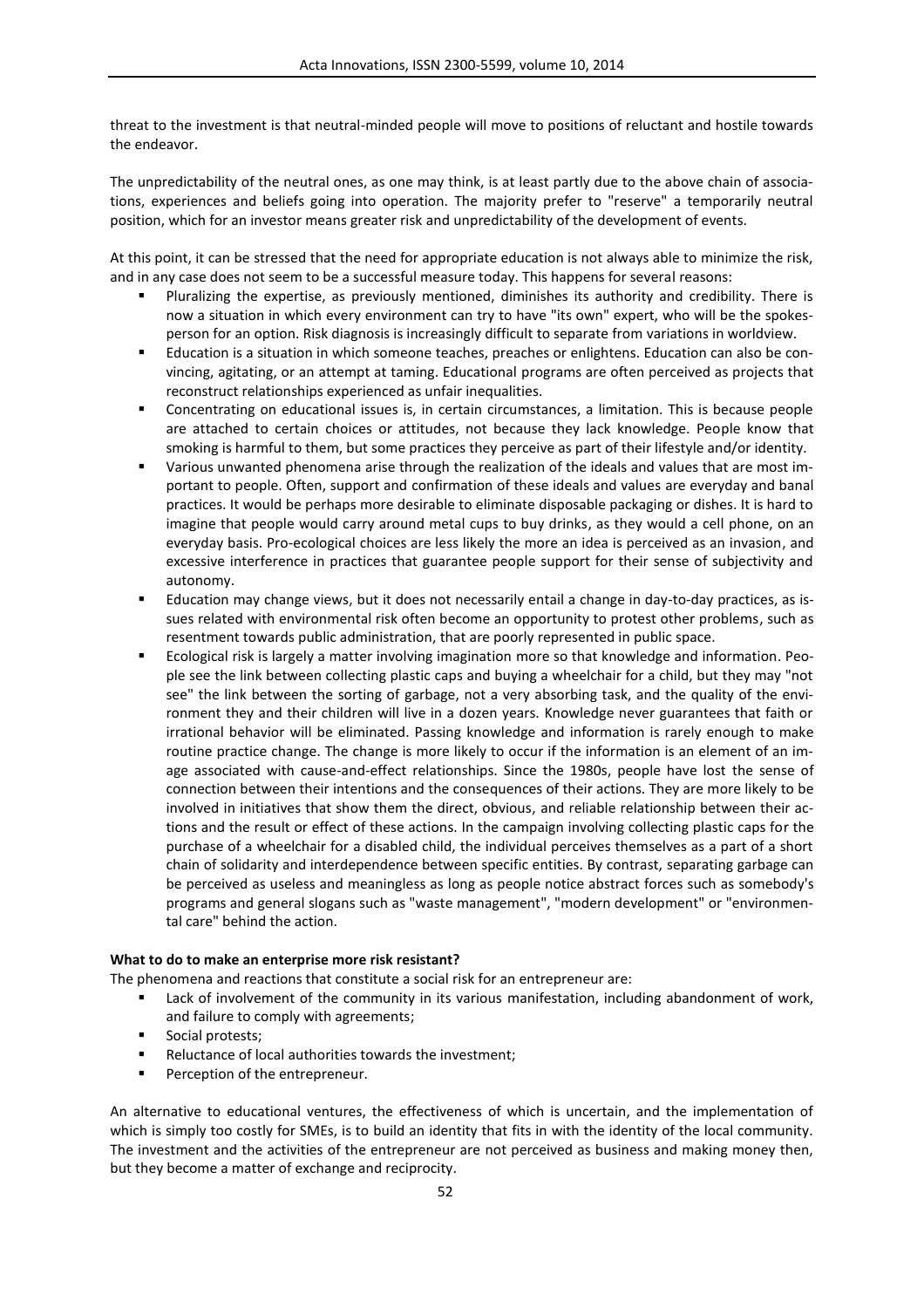Small confidence limits the possibilities of both implementation and development of a venture. Lack of trust reduces the likelihood of taking risky actions and engages the entrepreneur's energy and time in controlling, supervising work, and seeking information confirmation. Less than half of Polish entrepreneurs (40%) declare that they have trust in other people. The level of this trust is much higher than the level of trust diagnosed on a nationwide sample (17%) [8]. The results of this research indicate that a manner of functioning based on tightening the relationships with the local community would be an all-round strategic one. This will increase the trust of the local community towards the entrepreneur and increase the entrepreneur's trust in the surroundings in which the project is being implemented. Social capital is also a value that indicates the entrepreneur's trust in the community. Different initiatives can increase the trust of the community towards the entrepreneur, and their therapeutic effect can also be highlighted by the fact that the entrepreneur will feel that they are working in a safe environment. The illustration of the research results below allows the entrepreneur to determine their affiliation to the indicated category.

Table 1. Determining an affiliation to a given category

**Do I trust other people?** Most people can be trusted - 40.4% You can never be too careful when dealing with other people - 51.6% It is difficult to say whether you can trust others - 7.9%

*Source: [8]*

A proposal to a local community should be a response to a specific problem and be compatible with the specificity of the place and the problems of the people. The community should feel that a proposal is addressed to its needs. The proposal to integrate one's venture into local identity, despite the appearances, does not have to be big or expensive. It also does not have to be the solution to the main problem of a given community. Numerous studies show that small, invisible, daily forms of suffering like boredom take on an increasing importance. Different forms of participation in culture allow people to think well about themselves today. The prestige of all the practices associated with activity, "getting out of the house" and establishing relationships grows. The entrepreneur's proposal associated with integrating into the life of the local community should introduce a new element or become a part of the existing forms of cultural life, such as festivals, school competitions, photo workshops, choir activities, interest groups, and newsletters. It is worth remembering that engaging in community life is especially important because of the feeling of being able to remove routine from life. All that is associated with expanding the public sphere and the possibility of staying in it is met with great gratitude. In Poland, there is also a clear tendency to perceive "sitting at home" as bad and stupid, and "leaving home" as culture and manifestation of being a true citizen.

SMEs becoming a part of the local identity is proof of the fact that everyone can gain something from an investment, regardless of the attitude towards it. Being part of a local identity can be a permanent security for a venture at various stages of its formulation or implementation because it protects it from adversaries turning into enemies, keeps relationships intact, and gives a good reason to keep in touch with people.

Searching for a bond with the local community, while reducing social risk and guaranteeing better cooperation, builds confidence that can be a key security in crisis situations, is not a popular strategy among Polish entrepreneurs. Polish entrepreneurs implement a model that can be described as "moderately modern" compared to those used elsewhere in the world [8]. The tables below show the results of research on the business models implemented by SMEs in Poland.

Table 2. Realized business model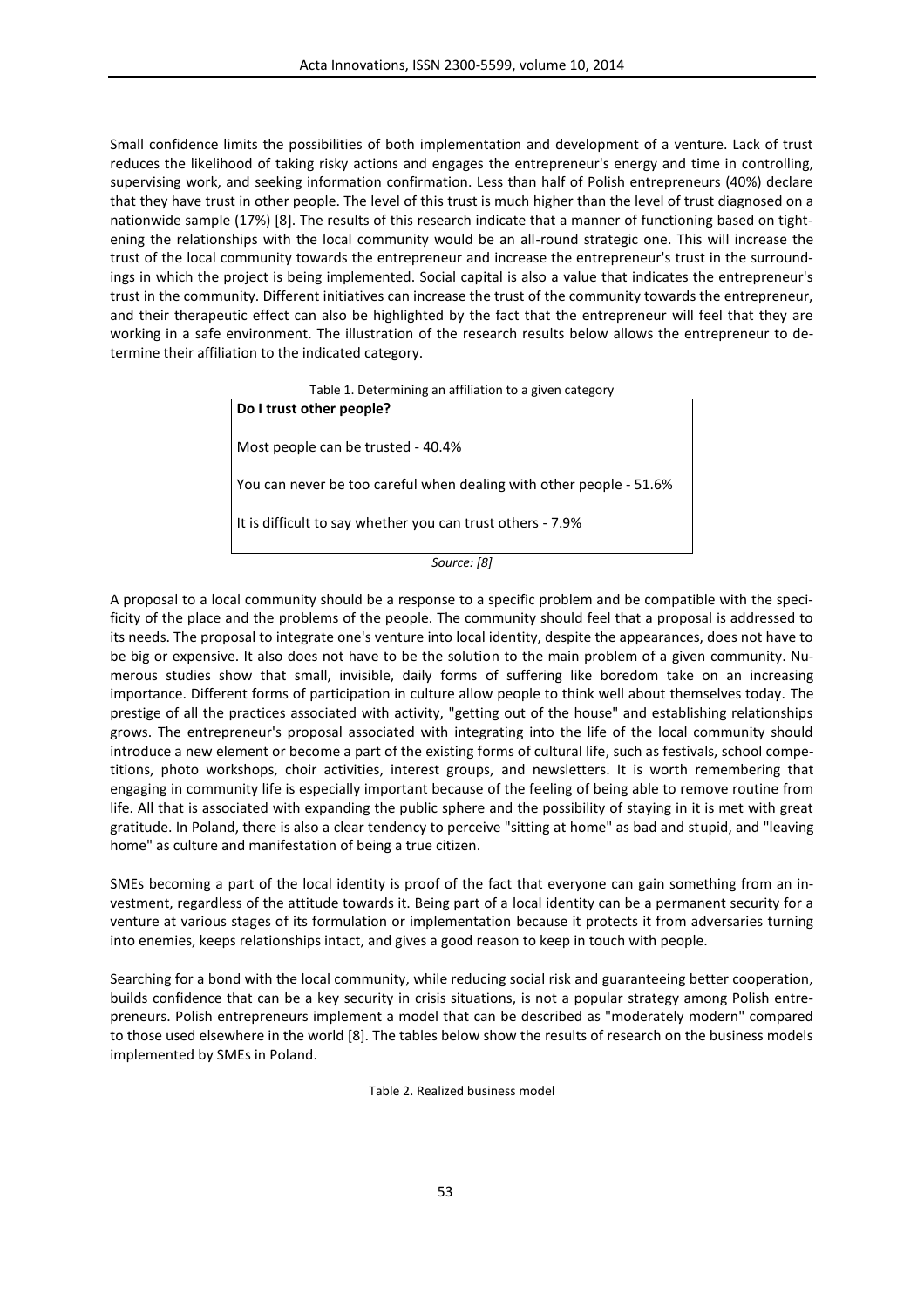#### **What kind of business model do I implement?**

My attention is focused on customer expectations - 51.3% My attention is focused on product price and quality - 17.3% My attention is focused on methods of sale and promotion - 11.8% My attention is focused on producing more, faster, cheaper - 9.5% My attention is focused on the customers, the environment and the locality - 9.3%

*Source: [8]*

Polish entrepreneurs prefer the "traditional" and "moderately modern" business model. Linking your business with environmental issues and taking into consideration other customers' interests remains unpopular, especially in some industries.

Table 3. Industries oriented towards the modern business model

The modern model involving integration with the environment is chosen by: Industry: Education - 50% Hotels and catering - 25% Transport - 17.9% Processing - 10.1% Construction - 4.4%

*Source: [8]*

#### **Social capital**

It is impossible to truly detect the presence or absence of social capital because it must have the conditions in which to reveal itself. Recent research on social capital in Poland informs that social capital is present, however, nowadays it may not reveal itself in all circumstances. Just like it is with talent, whether one has it or not depends not only on the talent itself, but on the conditions in which it can manifest itself and can be practiced. It is especially worth gaining insight into if there were circumstances in a given environment when it turned out that social capital was present.

#### **Survey**

The survey prepared may in many cases replace costly research aimed at identifying local community sentiment towards an investment, or it can potentially serve as a preparation for such research. It allows you to calculate the level of investment risk and indicates what kind of data is helpful when planning an investment. At the same time, any answer, including one that indicates lack of knowledge on a topic, provides information for the entrepreneur**.** 

#### **Part I**

#### **Previous experience of the inhabitants related to ecological investments**

### **1. Social attitudes of the inhabitants towards ecological investments (based on previous undertakings implemented in this area):**

| The inhabitants have a positive attitude towards ecological investments, as evidenced by the history of $\vert 5 \rangle$ |          |
|---------------------------------------------------------------------------------------------------------------------------|----------|
| the actions taken by the entrepreneurs investing in the field.                                                            | pts.     |
| No protests related to infrastructure projects have been reported in the commune.                                         |          |
|                                                                                                                           | $·$ pts. |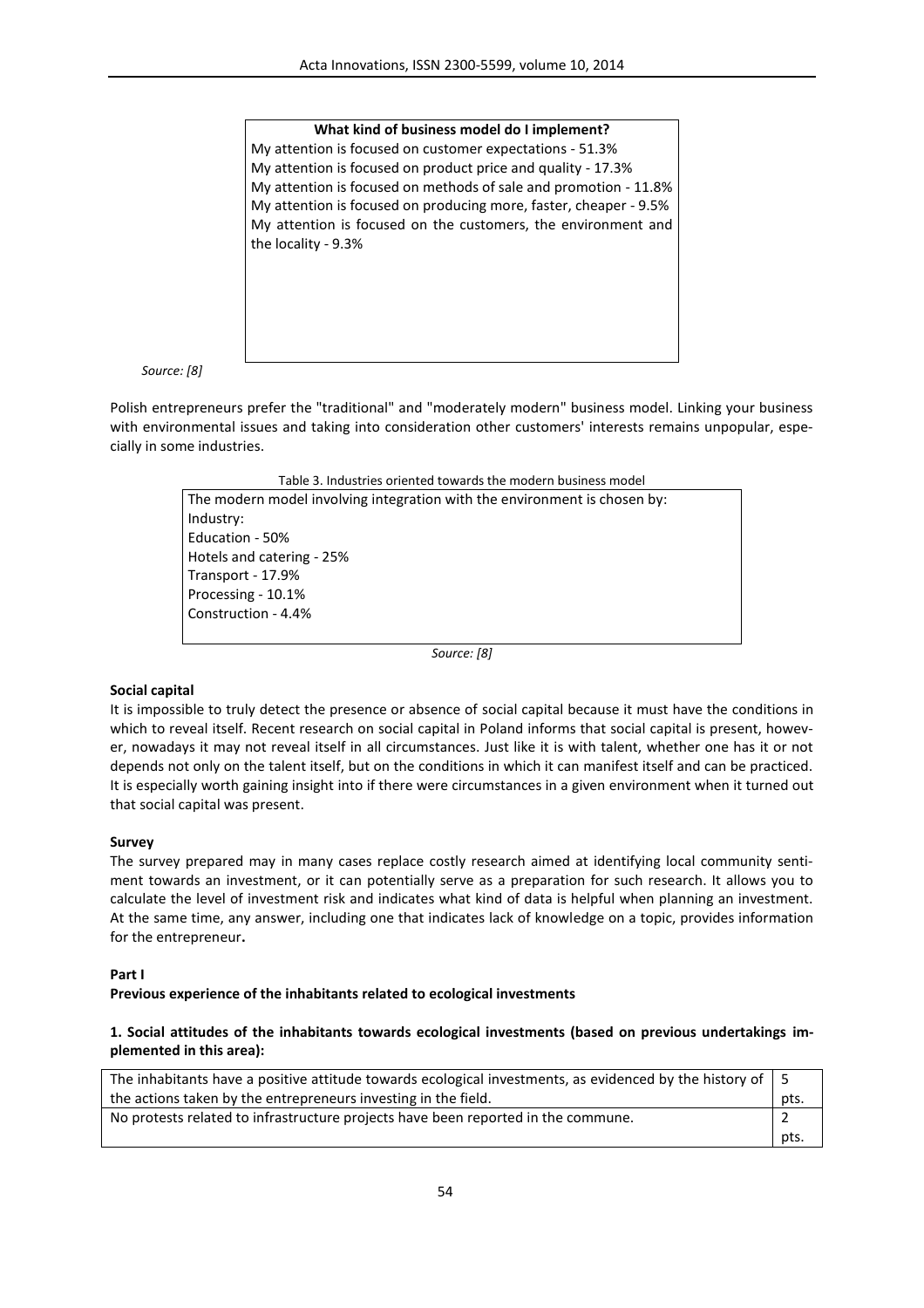| The commune is not a holiday destination or a spa and<br>no such investments are planned in the foreseeable future.                                            | pts. |
|----------------------------------------------------------------------------------------------------------------------------------------------------------------|------|
| In the past, there were protests and other forms of resistance in the commune that prevented or seri-   -3<br>ously impeded the implementation of investments. | pts. |

## **2. The initiatives undertaken regarding ecological investments up to this point have contributed to the following changes:**

| Organic products are available in the local market offer.                                               |      |
|---------------------------------------------------------------------------------------------------------|------|
|                                                                                                         | pts. |
| Some inhabitants are willing to pay more for everyday products (food, cleaning products, toys, etc.) if |      |
| they are labeled as "environmentally friendly".                                                         | pts. |
| The inhabitants maintain a healthy lifestyle (there are bicycle stands, running and cycling tracks).    |      |
|                                                                                                         | pts. |
| Packages, ecological bags, etc. are available in shops.                                                 |      |
|                                                                                                         | nts  |

## **3. Previous ecological initiatives have been linked to the persistent results and benefits of improving the quality of public life, such as:**

| Increasing the sense of security (improving road infrastructure, safe                                     |      |
|-----------------------------------------------------------------------------------------------------------|------|
| pedestrian crossings, refurbished stops, etc.).                                                           | pts. |
| Creation of new places for recreation and opportunities to get out of the house (repair of sidewalks,   3 |      |
| benches, clearing of green areas, establishment of an event or local holiday).                            | pts. |
| Resolving a local problem that previously seemed to be unresolvable (e.g. cleaning a heap of scrap met- 2 |      |
| al).                                                                                                      | pts. |

### **Part II Social characteristics of a given area**

### **1. In the area, there are cultural and social organizations that can be contacted during the implementation and functioning of the investment**

| There are many organizations functioning in the local community, and some of them have been around |      |
|----------------------------------------------------------------------------------------------------|------|
| for a long time.                                                                                   | pts. |
| There are local organizations that are occasionally active (on holidays, organized events).        |      |
|                                                                                                    | pts. |
| There are no such organizations.                                                                   |      |
|                                                                                                    | pts. |
| Inhabitants do not know about the operations of existing organizations.                            |      |
|                                                                                                    | nts  |

# **2. Places in the public space, where the inhabitants spend their free time most often**

| There are places that traditionally serve the inhabitants as a place to spend time together.   3 pts. |        |
|-------------------------------------------------------------------------------------------------------|--------|
| There are no places for inhabitants to spend free time together.                                      | 0 pts. |

# **3. The presence of "small media" in the local community**

| The community has media (newsletters, a periodically published school newspaper, catalogs, local   5 |      |
|------------------------------------------------------------------------------------------------------|------|
| chroniclers, etc.).                                                                                  | pts. |
| The community does not have any media.                                                               |      |
|                                                                                                      | pts. |

**Part III**

**The operation of public administration in the opinion of the inhabitants**

### **1. There is cooperation between public administration and cultural and social organizations:**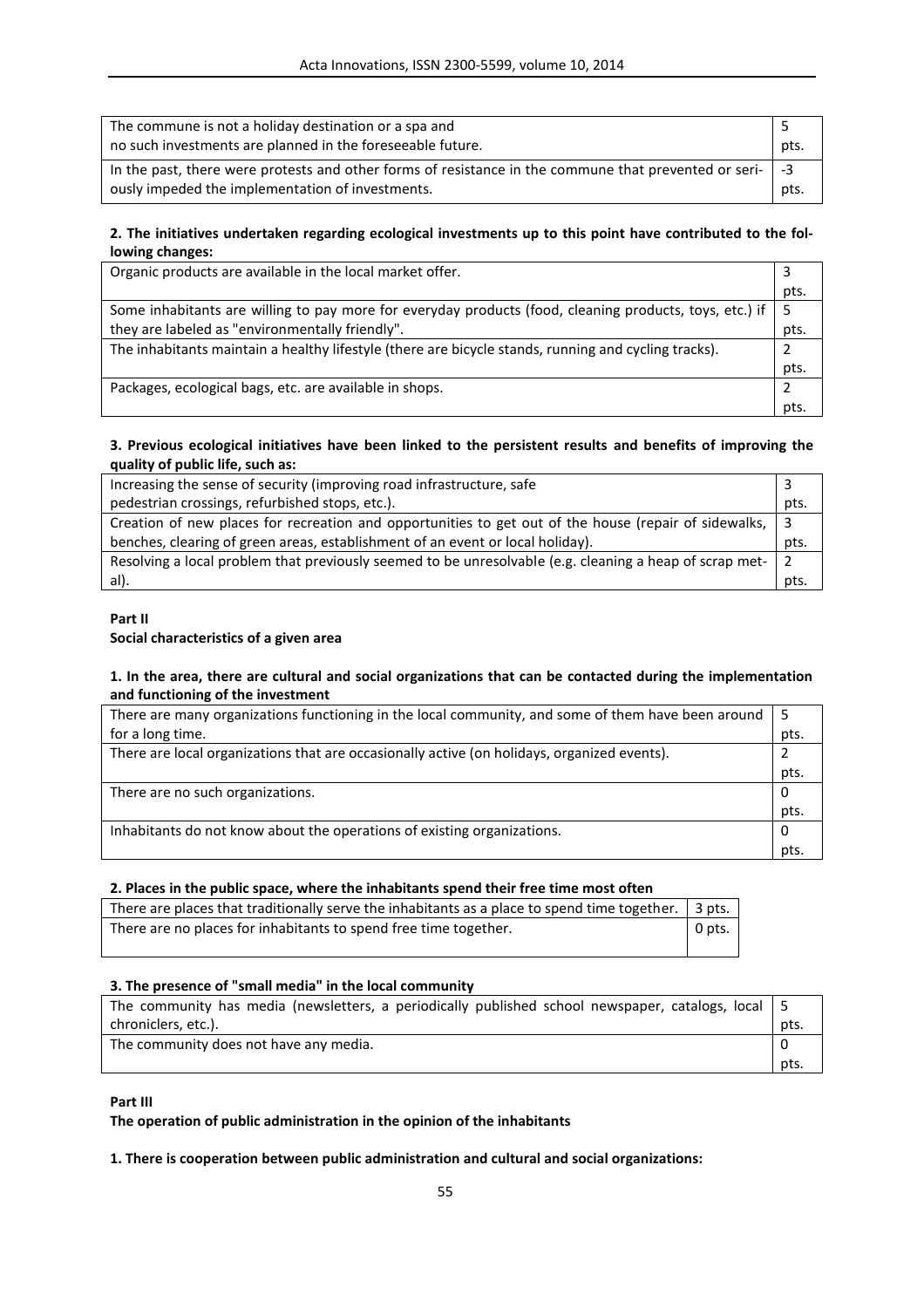| The terms "we" and "us" appear in the statements of employees of the administration and representa-<br>tives of organizations. | 3 pts. |
|--------------------------------------------------------------------------------------------------------------------------------|--------|
| Administration and organizations do not duplicate in activities and initiatives.                                               | 2 pts. |
| There is no cooperation between public administration and organizations.                                                       | -7     |
|                                                                                                                                | pts.   |

## **2. Employees of the administration DO NOT use a language that is associated with official jargon in their statements, but:**

| There are concepts that apply to direct, sensual experiences (stench, allergies, asthma. There are no |      |
|-------------------------------------------------------------------------------------------------------|------|
| numbers or categories that generally that are generally used to name threats mentioned.               | pts. |
| Administrative workers and activists talk about the community in the context of the present and the   |      |
| future (plans concern a future that exceeds the election term).                                       | pts. |
| There have never been any research or consultations carried out in the commune. Employees are con-    | $-1$ |
| vinced that they still know how the inhabitants would react to new situations.                        | pt.  |
|                                                                                                       |      |

### **3. Satisfaction of inhabitants with public services**

| Inhabitants are satisfied with the work of public administration and public services, and they can list at $\vert 3 \rangle$ |      |
|------------------------------------------------------------------------------------------------------------------------------|------|
| least a few cases, the resolution of which they owe to the administration.                                                   | pts. |
| Inhabitants have no opinion on the services and work of public administration.                                               |      |
|                                                                                                                              | pts. |
| Inhabitants are not happy with the services and work of public administration.                                               |      |
|                                                                                                                              | pts. |

# **Part IV**

## **The quality of social relationships**

## **1. There is a relational capital in the territory of the planned investment, the level of which is determined by:**

| Affiliation to organizations (cultural, volunteering, honorary blood donation).                        |               |
|--------------------------------------------------------------------------------------------------------|---------------|
|                                                                                                        | pts.          |
| Lending money, equipment, land sharing by residents.                                                   |               |
|                                                                                                        | pts.          |
| Shopping for the neighbors, keeping an eye on their children, looking after their animals during vaca- | 2             |
| tions, driving neighbors to work to a doctor.                                                          | pts.          |
| Local announcements, leaflets, information can be found in public places.                              | 1 pt.         |
| A well-spent good weekend does not involve leaving for the nearby large city.                          |               |
|                                                                                                        | pts.          |
| There are extra-curricular activities organized.                                                       | 1 pt.         |
| There are housing communities that do not hire administrative firms.                                   | 3             |
|                                                                                                        | pts.          |
| Residents choose local food products.                                                                  | 1 pt.         |
| Private places "turn" towards the public sphere (balconies, gardens, windows are decorated occasional- | $\mathcal{P}$ |
| ly or every day).                                                                                      | pts.          |

## **2. Social capital is decreased by:**

| A large proportion of unemployed inhabitants (especially young men). $\vert$ -2 pts. |           |
|--------------------------------------------------------------------------------------|-----------|
| The presence of fenced settlements.                                                  | $-2$ pts. |
| A well-spent weekend is a weekend away from the local community.                     | $-1$ pts. |

## **3. The opportunities associated with integration with a given local community:**

| An opportunity to exhibit quick gratification for residents in relation to the area of investment in the |      |
|----------------------------------------------------------------------------------------------------------|------|
| investment.                                                                                              | pts. |
| An opportunity for the entrepreneur to get involved in local cultural activities and social events.      |      |
|                                                                                                          | pts. |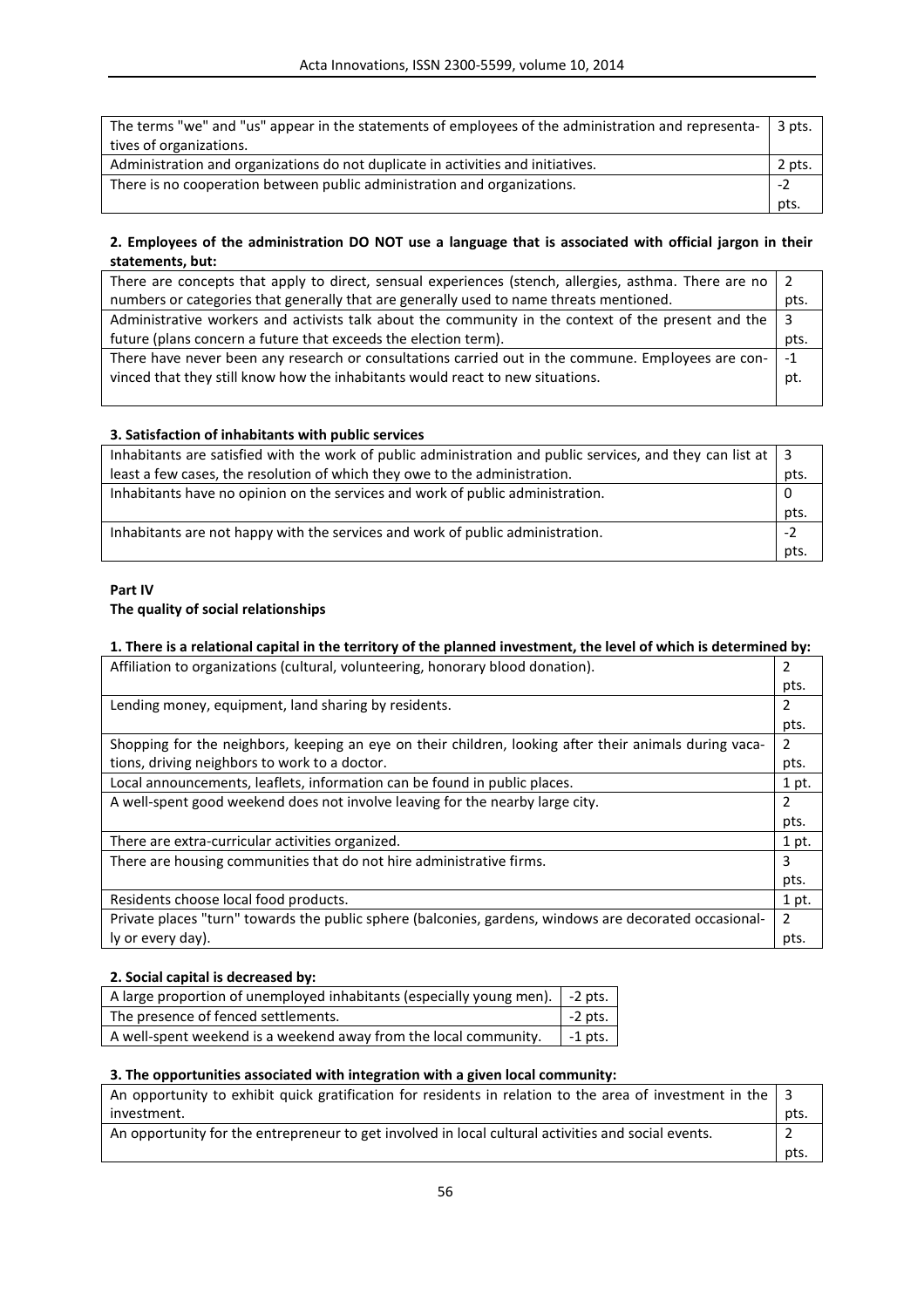An opportunity of proposing or engaging in activities related to civilizing public space (increasing access to the public sphere, enlarging the public sphere, aesthetizing the public sphere). 4 pts.

### **Interpreting the survey**

The questions in the survey are also an indication of what data to look for when planning a venture. The questions and answers can be treated as a hint regarding the strategies associated with the planned ventures, like exposing reciprocity and the intention to integrate with the local community reduces risk. It should be kept in mind that both small and large social capital can increase the risks associated with the venture being implemented.

### **Higher points equals large social capital (more than 50 points):**

- Large social capital provides a greater likelihood for negotiation and collaboration with a given community.
- Large social capital increases the riskiness of the venture if it is known that it will somehow be a nuisance to the community.
- Large social capital means the predictability of activities undertaken in the community.
- **EXTE:** Large social capital is the ability to gain confidence and survive in times of crisis.
- Large social capital increases the ability to influence the community in the field of organization of daily and routine activities (sorting garbage, fundraisers, punctuality in terms of meeting obligations).

### **A small number of points equals small social capital (less than 30 points):**

- Small social capital provides small opportunities for negotiation and holding talks with the local community.
- Small social capital increases the riskiness of the venture due to the unpredictability of the local community's response.
- Small social capital makes it difficult to gain the trust of the local community and survive in times of crisis.
- Small social capital means little ability to influence the local community in the field of reorganizing daily activities (sorting garbage, fundraisers, punctuality in terms of meeting obligations).

### **Bibliography:**

[1] Adamczyk J., Społeczna odpowiedzialność przedsiębiorstw, Polskie Wydawnictwo Ekonomiczne, Warszawa 2009,

[2] Agencja Reklamowa Cumulus (2008), CSR, http://www.agencjacumulus.pl /In dex. php? Mode=strona&id=9,

[3] ASM- Centrum Badań i Analiz Rynku Sp. z o.o., Badanie kadry zarządzającej w ramach projektu "Społeczna odpowiedzialność biznesu" – raport z I etapu badania, lipiec 2013

[4] Beck, Ulrich, 2012, Społeczeństwo światowego ryzyka. W poszukiwaniu utraconego bezpieczeństwa, tłum. Bogdan Baran, Wydawnictwo Naukowe SCHOLAR, Warszawa.

[5] Beck, Ulrich, Edgar Grande, 2009, Europa kosmopolityczna. Społeczeństwo i polityka w drugiej nowoczesności, tłum. Aleksander Ochocki, Wydawnictwo Naukowe SCHOLAR, Warszawa.

[6] BTCH Wdrożenia Systemów Zarządzania ISO, http://www.btch.pl/model-pdca.html,

DREBERIS GmbH i DREBERIS Sp. z o.o. (Międzynarodowe Doradztwo Strategiczne), Podręcznik dobrych praktyk bezkonfliktowego rozwoju energetyki odnawialnej w Polsce i w Niemczech:http://www.dreberis.com/admin/dbImages/fileFileTable/Podrecznik\_PL\_DE\_Be zkonfliktowe\_OZE\_2013.pdf

[7] Forum Odpowiedzialnego Biznesu, Wpływ CSR na konkurencyjność małych i średnich firm. Mali, ale odpowiedzialni- przykłady dobrych praktyk w sektorze MŚP regionu śląskiego http://odpowiedzialnybiznes.pl/pl/baza-wiedzy/publikacje/artykuly.html?id=5313

[8] Gardawski, Juliusz (red.), 2013, Rzemieślnicy i przedsiębiorcy. Właściciele małych i średnich przedsiębiorstw prywatnych, Wydawnictwo Naukowe SCHOLAR, Warszawa

[9] Gasiński T., Piskalski G., Zrównoważony biznes. Podręcznik dla małych i średnich przedsiębiorstw, Przygotowany na zlecenie Ministerstwa Gospodarki.

[10] Giddens, Anthony, 2010, Klimatyczna katastrofa, tłum. Małgorzata Głowacka-Grajper, Prószyński i S-ka, Warszawa.